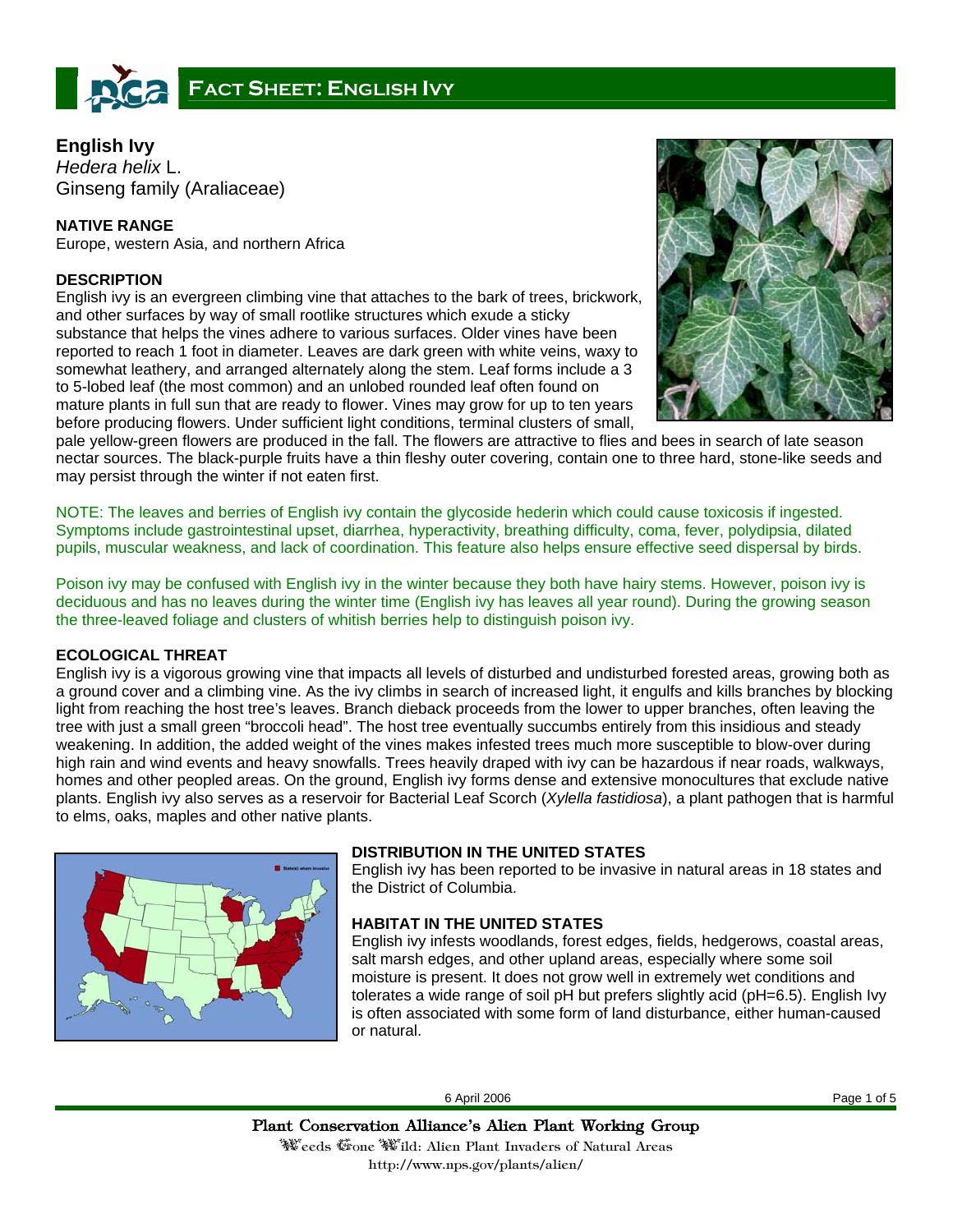#### **BACKGROUND**

English ivy was probably first introduced to the U.S. by European immigrants for its ornamental appeal. It persists as a popular plant for homeowners, businesses, landscape designers and others. Cooperative Extension offices continue to recommend English ivy for use as a low maintenance alternative to lawns because it is evergreen, relatively pest free, very cold hardy and fast-growing groundcover that requires little care once established.

## **BIOLOGY & SPREAD**

English ivy spreads locally through vegetative growth and new plants can grow from cut or broken pieces of stems that are able to root in the soil. It disperses longer distances via seed which is carried to new areas by frugivorous birds including the Cedar Waxwing, Northern Robin, Stellar Jay, Mockingbird, European Starling, and House Sparrow.



## **MANAGEMENT OPTIONS**

Manual, mechanical and chemical control methods are all effective in removing and killing English ivy. Employing a combination of methods often yields the best results and may reduce potential impacts to native plants, animals and people. The method you select depends on the extent and type of infestation, the amount of native vegetation on the site, and the time, labor and other resources available to you. Whenever possible and especially for vines climbing up trees or buildings, a combination of cutting followed by application of concentrated systemic herbicide to rooted, living cut surfaces is likely to be the most effective approach. For large infestations of ivy spanning extensive areas of ground, a foliar herbicide may be the best choice rather than manual or mechanical means which could result in soil disturbance.

#### *Biological*

There are no biological controls currently available for English ivy.



#### *Chemical*

Systemic herbicides like triclopyr (e.g., Garlon® 3A and Garlon® 4) and glyphosate (e.g., Accord®, Glypro®, Rodeo®) are absorbed into plant tissues and carried to the roots, killing the entire plant within about a week. The evergreen nature of English ivy means that it continues to grow through the winter months although at a reduced rate. Herbicide applications can be made any time of year as long as temperatures are above 55 or 60 degrees Fahrenheit for several days and rain is not expected for at least 24 hours. Fall and winter applications will avoid or minimize impacts to native plants and animals. Repeated treatments are likely to be needed. Follow-up monitoring should be conducted to ensure effective control. Herbicidal contact with desirable plants should always be avoided. In areas where spring wildflowers or other native plants are interspersed, application of herbicides should be conducted prior to their emergence, or delayed until they have died back. If native grasses are intermingled with the ivy, triclopyr should be used because it is selective for broad-leaved plants and will not harm grasses.

Glyphosate products referred to in this fact sheet are sold under a variety of brand names (Accord®, Rodeo®, Roundup Pro® Concentrate) and in three concentrations (41.0, 50.2 and 53.8% active ingredient). Other glyphosate products sold at home improvement stores may be too dilute to obtain effective control. Triclopyr comes in two forms – triclopyr amine (e.g., Garlon® 3A, Brush-B-Gone®, Brush Killer®) and triclopyr ester (e.g., Garlon® 4, Pathfinder®, and Vinex®). Because Garlon® 3A is a water-soluble salt that can cause severe eye damage, it is imperative that you wear protective goggles to protect yourself from splashes. Garlon® 4 is soluble in oil or water, is highly volatile and can be extremely toxic to fish and aquatic invertebrates. It should not be used in or near water sources or wetlands and should only be applied under cool, calm conditions.

## *Basal bark application*

Use a string trimmer or hand saw to remove some of the foliage in a band a few feet from the ground at comfortable height. To the exposed stems, apply a 20% solution of triclopyr ester (Garlon® 4) (2.5 quarts per 3-gallon mix) in commercially available basal oil with a penetrant (check with herbicide distributor) to vine stems. As much as possible, avoid application of herbicide to the bark of the host tree. This can be done year-round although efficacy may vary seasonally; temperatures should be above 50° F for several days.

6 April 2006 Page 2 of 5

http://www.nps.gov/plants/alien/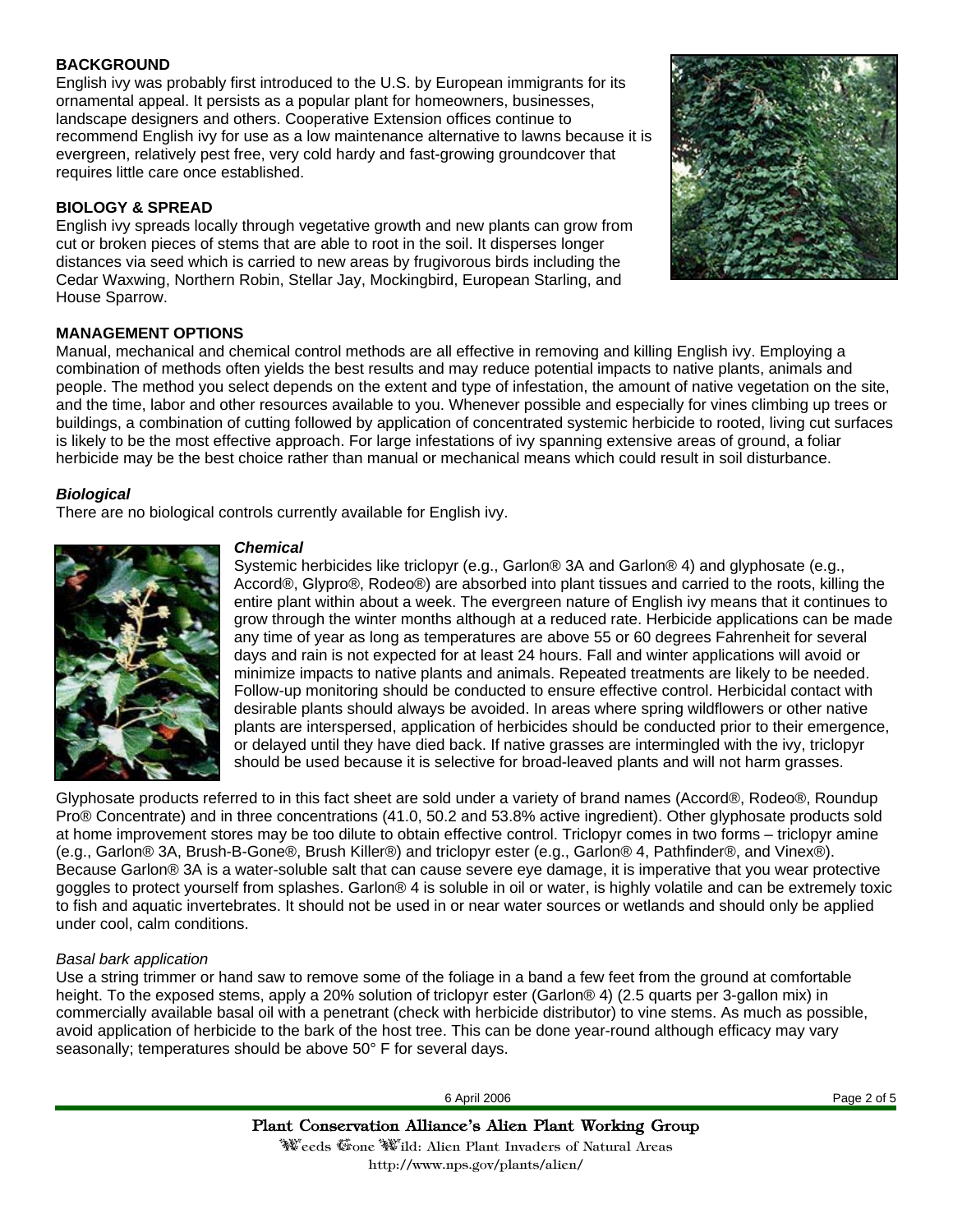## *Cut stem application*

Cut each vine stem close to the ground or at a comfortable height and cut again a little higher up. Remove cut pieces to make a vine-free band around the tree trunk. The upper portions of cut vines will eventually die, rot and fall off the host tree. To the freshly cut surfaces of the living rooted stems apply a 25% solution of triclopyr amine (Garlon® 3A) or glyphosate (e.g., Accord®) mixed in water. Homeowners can apply products like Brush-B-Gone®, Brush Killer® and Roundup Pro Concentrate® undiluted to cut stems. Using a paint brush or a plastic spray bottle, apply herbicide to the cut surface especially the perimeter inside the bark which is the living portion of plant.

#### *Foliar application*

From summer to fall, apply 2 to 5% solution (8 to 20 oz. per 3-gallon mix) of triclopyr ester (Garlon® 4) mixed in water with a non-ionic surfactant to the leaves. Thoroughly wet the foliage but not to the point of runoff. Some control may be achieved with glyphosate as a 2 to 4-percent solution (8 to 16 oz. per 3-gallon mix) mixed in water with a 0.5 to 1.0 %non-ionic surfactant, but repeat applications are likely to be necessary. During foliar applications some



of the herbicide is also absorbed through the stem for additional (basal bark) effect. Because English ivy is evergreen, the ideal time to treat it is during mild spells in winter when most native plants are dormant, to avoid affecting non-target species. However, winter treatments may be less effective than summer through fall applications.

## *Manual and Mechanical*

Vines growing as groundcover can be pulled up by hand, with some difficulty, and left on-site or bagged and disposed of as trash. Always wear gloves and long sleeves to protect your skin from poison ivy and barbed or spined plants. For climbing vines, first cut the vines near the ground at a comfortable height to kill upper portions and relieve the tree canopy. A large screw driver or forked garden tool can be used to pry and snap the vines away from the tree trunks. Vines can be cut using a hand axe or pruning saw for larger vines or a pruning snips for smaller stems. Try to minimize damage to the bark of the host tree. Rooted portions will remain alive and should be pulled, repeatedly cut to the ground or treated with herbicide. Because cutting will likely result in vigorous regrowth, vigilance is required to ensure long term control.

#### *Mulching*

Mulching may be an effective choice for smaller infestations when herbicides are not appropriate. Cover the entire infestation with several inches of mulch. This may include wood chips, grass clippings, hay or similar degradable plant material. Shredded or chipped wood may be the best option since hay and grass may potentially carry weed seeds. Covering the area with cardboard may improve the effectiveness and longevity of this method. The mulch should stay in place for at least two growing seasons and may need to be augmented several times. Mulching can also be done following herbicide treatment.

**USE PESTICIDES WISELY: Always read the entire pesticide label carefully, follow all mixing and application instructions and wear all recommended personal protective gear and clothing. Contact your state department of agriculture for any additional pesticide use requirements, restrictions or recommendations.** 

**NOTICE: mention of pesticide products on this page does not constitute endorsement of any material.**

# **CONTACTS**

For more information on the management of English ivy, please contact:

- \* Jil Swearingen, National Park Service, jil\_swearingen@nps.gov
- \* Sandra Diedrich, sddivy@teleport.com
- \* Kris Johnson, National Park Service, kris\_johnson@nps.gov
- \* Sue Salmons, National Park Service, sue\_salmons@nps.gov
- \* Ron Dean, National Park Service, ron\_dean@nps.gov
- \* James Akerson, National Park Service, james\_akerson@nps.gov

## **SUGGESTED ALTERNATIVE PLANTS**

A wide variety of attractive and ecologically adapted and beneficial native plants can be substituted for English ivy. Select plants adapted to the level of light available on the site (i.e., full sun, shade, part-shade). Plants that will eventually spread to cover an area of ground include flowering plants like eastern prickly pear cactus (*Opuntia humifusa*), blue phlox (*Phlox* 

6 April 2006 Page 3 of 5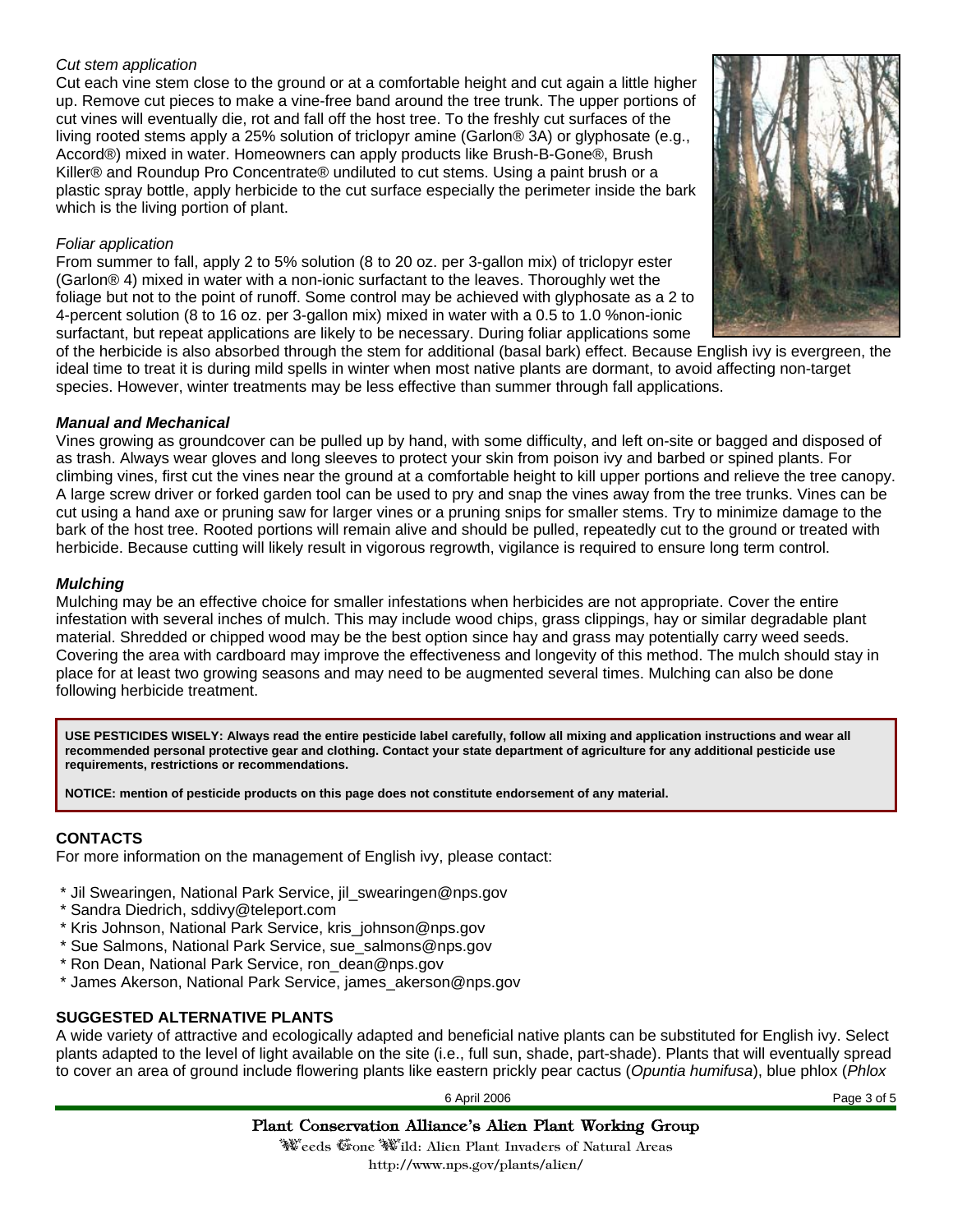*divaricata*), wild ginger (*Asarum canadense*), Allegheny spurge (*Pachysandra procumbens*), and green and gold (*Chrysogonum virginianum*); ferns like Christmas fern (*Polystichum acrostichoides*), northern maidenhair fern (*Adiantum pedatum*), northern lady fern (*Athyrium filix-femina*), sensitive fern (*Onoclea sensibilis*), and cinnamon fern (*Osmunda cinnamomea*); grasses like red fescue (*Festuca rubra*), wild oats (*Chasmanthium latifolium*), bottlebrush grass (*Elymus hystrix*) and switch grass (*Panicum virgatum*); and sedges like Pennsylvania sedge (*Carex pennsylvanica*) and tussock sedge (*Carex stricta*). Native vines that are good replacements for English ivy include trumpet creeper (*Campsis radicans*), Virginia creeper (*Parthenocissus quinquefolia*), passionflower vine (*Passiflora lutea*), Dutchman's pipe (*Aristolochia macrophylla*), and native wisteria (*Wisteria frutescens*)\*.

\*NOTE: If you wish to plant wisteria, make certain that it is the native species. Two commonly planted ornamental wisterias, Chinese wisteria (*Wisteria sinensis*) and Japanese wisteria (*Wisteria floribunda*), are exotic and aggressive invaders. Please consult the native plant society in your state for more information on species native to your particular area.

## **OTHER LINKS**

- http://www.invasive.org/search/action.cfm?q=Hedera%20helix
- http://www.hear.org/starr/hiplants/images/thumbnails/html/hedera\_helix.htm

# **AUTHORS**

Jil M. Swearingen, National Park Service, Washington, DC Sandra Diedrich

**REVIEWERS** James Akerson and Ron Dean

## **PHOTOGRAPHS**

Jil M. Swearingen, National Park Service, Washington, DC

## **REFERENCES**

Animal Poison Control Center. http://www.aspca.org/toxicplants/M01879.htm

Assiut University (Egypt). English ivy. http://www.aun.edu.eg/distance/pharmacy/poison/hedera.htm

Collins, Christi. 1994. Some notes on *Hedera helix* The English ivy. The Nature Conservancy.

- Czarapata, E. J. 2005. Invasive plants of the upper midwest: an illustrated guide to their identification and control. The University of Wisconsin Press. 215 pp.
- Dirr, Michael A. 1990. Manual of woody landscape plants: their identification, ornamental characteristics, culture, propagation and uses. Stipes Publishing Company, Champaign, IL.

Fernald, M.L. 1970. Gray's Manual of Botany. Eighth ed. D. Van Nostrand Co., New York, N.Y. p.1078.

- Harty, Francis M. 1993. How Illinois kicked the exotic species habit. In B.N. McKnight (ed.), Biological Pollution. Indiana Academy of Science, Indianapolis, Indiana. Pp. 195-209.
- Holloran, P., A. Mackenzie, S. Ferrell, & D. Johnson. 2004. The Weed Workers' Handbook: A Guide to Techniques for Removing Bay Area Invasive Plants. The Watershed Project and California Invasive Plant Council. 120 pp.

Lewis, W.H., and M. Elvin-Lewis. 1977. Meidical Botany: Plants Affecting Man's Health. John Wiley and Sons, Inc.

- McElrone, A., Sherald, J. L. and Pooler, M. R. Identification of alternative hosts of *Xylella fastidiosa* in the Washington, DC area using nested polymerase chain reaction (PCR). J. Arboric. (In press)
- Miller, James H. 2003. Nonnative invasive plants of southern forests: a field guide for identification and control. Gen. Tech. Rep. SRS–62. Asheville, NC: U.S. Department of Agriculture, Forest Service, Southern Research Station. 93 p.